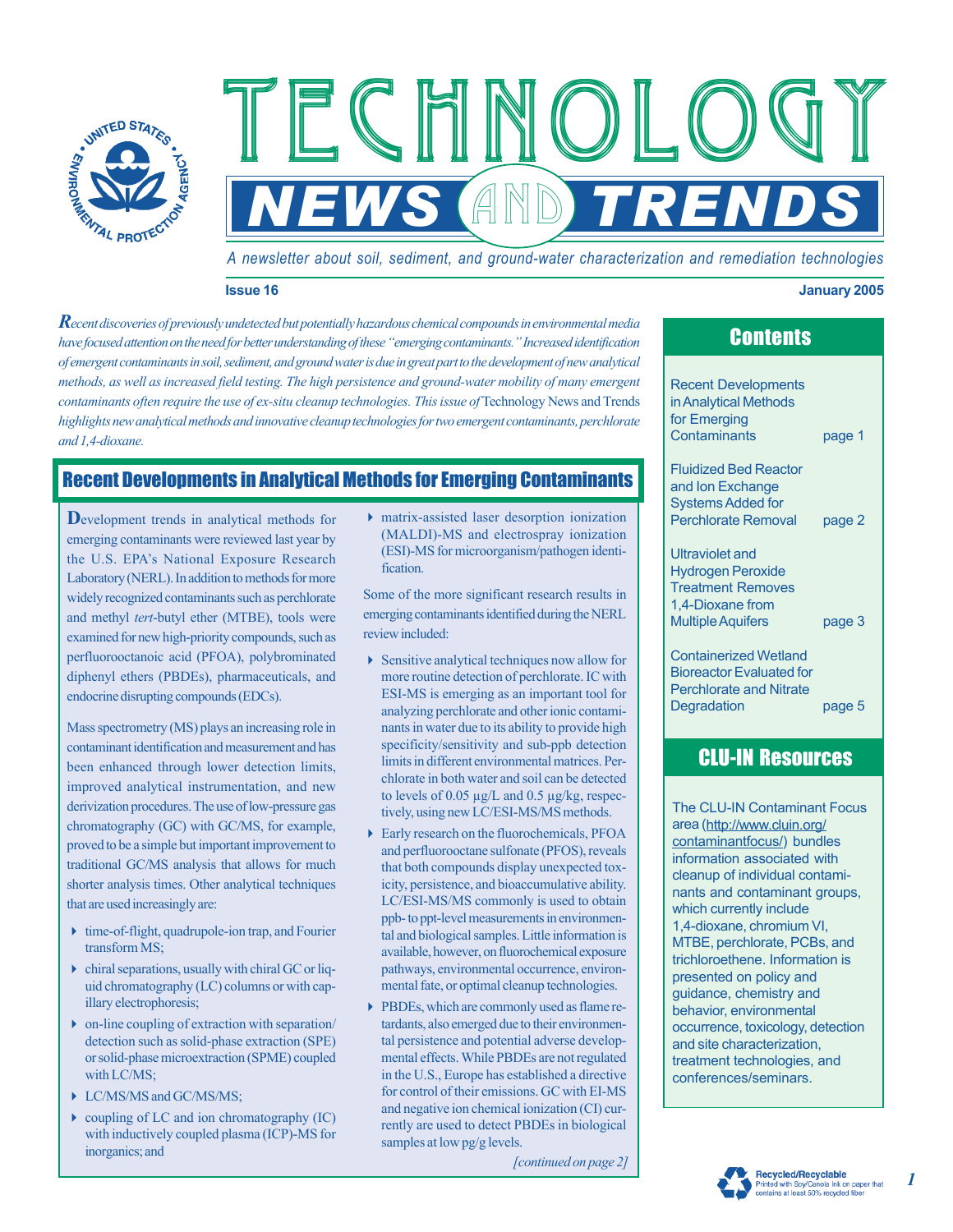## *[continued from page 1]*

- ▶ Newly-discovered EDCs, for which EPA is required to develop screening and testing strategies, were the subject of increased studies. Researchers are testing new GC/MS and LC/MS/MS methods, as well as integrated methods employing both biological and chemical procedures, for measuring EDCs in environmental samples.
- 4 Increased discovery of pharmaceuticals in surface water and ground water has led to intensive study of their potential estrogenic cal improvements now allow field staff to measure the occurrence of pharmaceuticals in surface and ground water and to examine their fate in wastewater, where a few have been found to be resistant to treatment. The high polarity of pharmaceuticals requires the use of LC/MS and LC/MS/MS or an efficient derivatization procedure combined with GC/MS and GC/MS/MS for analysis at low ng/L levels in environmental samples. effects on humans and wildlife. Technologi-
- 4 Improved analytical tools were developed for herbicide and pesticide degradation products, which can exist in the environment at greater

concentrations and higher frequencies than their parent compounds. The development of chiral chromatography now provides for analysis of individual isomers indicating the occurrence, degradation, and environmental fate of chiral also was developed to measure acetanilide herbicide (e.g., alachlor) degradation products in MS method was developed to identify additional metabolites of trifluralin, a complex pessignificantly through development of a supersonic GC/MS technique providing enhanced molecular ions and rapid measurement of pesticides in complex matrices. pesticides. A new SPE-LC/ESI-MS method ground water. For soil, an ion trap-LC/MS/ ticide. Analytical instrumentation advanced

4 Recent discoveries of emerging disinfection methylamine (NDMA), halonitromethanes, and iodinated DBPs (including iodo-acids) Analytical techniques for these emerging DBPs involve derivatization with GC-ECD, SPEsensitive method for NDMA involves the use of GC/CI-MS/MS, which allows low ng/L byproducts (DBPs) such as nitrosodiwere made in drinking water. NDMA also has been found as a contaminant in ground water. GC/MS, and purge-and-trap-GC/MS. A highly (ppt) detection. Exploration of LC/MS methods continues in efforts to identify highly polar DBPs potentially missed in traditional GC/MS methods.

4 National security issues have generated advancements in methods for rapid detection of chemical and biological warfare agents. New developments include an automated SPME-GC/MS method for measuring 2-chlorovinylarsonous acid in humans; a packed capillary LC/ESI-MS method for identifying chemical warfare agents, their degradation products, and related compounds in soil samples; and MALDI-MS and LC/ESI-MS methods for identifying botulinum toxins.

containing related information on emergent contaminants (Figure 1). Complete results of the review are available in the January 15, 2004, issue of *Analytical Chemistry* (*Richardson, S. D., Anal. Chem. 2004, 76 (12), 3337-3364).*  As part of this review, NERL identified websites

*Contributed by Susan D. Richardson, Ph.D., richardson.susan@epa.gov) EPA/NERL (706-355-8304 or* 

*This article has been reviewed in accordance s peer and administrative with the U.S. EPA' review policies and approved for publication.* 

*Figure 1. New information on emergent chemical-specific analytical methods, regulations/standards, and technical studies is continuously added to online resources.* 

www.epa.gov **Agency-wide site, with searchable link** www.epa.gov/OGWDC/ccl/clfs.html contaminant candidate list www.epa.gov/ogwdw/methods/methods.html analytical methods on drinking water www.epa.gov/athens/publications/EPA\_600\_R02\_068.pdf www.epa.gov/safewater/mdbp/mdbp.html www.epa/gov/mtbe MTBE www.epa.gov/OGWDW/mtbe.html MTBE in drinking water www.epa.gov/safewater/arsenic.html arsenic www.epa.gov/endocrine/ EDCs **Additional Website U.S. EPA Websites Topic**  results of nationwide DBP occurrence study EPA's microbial and DBP rules

www.dhs.ca.gov/ps/ddwem/chemicals/NDMA/NDMAindex.htm CA Department of Health Services, NDMA

# Fluidized Bed Reactor and Ion Exchange Systems Added for Perchlorate Removal

**G** round water beneath the GenCorp Aerojet facility in Rancho Cordova, CA, is actively treated three of which are designed to remove commingled perchlorate and trichloroethene (TCE). Perchlorate removal is achieved through use of either a fluidized bed reactor (FBR) or an ion exchange unit. The first perchlorate-specific technology to be implemented was the FBR, which was added to an existing ground-water extraction and treatment system in 1998 shortly after perchlorate was by multiple-technology, ex-situ treatment systems,

discovered in the western portion of the site. In 2002, the ion exchange unit was added to a separate treatment system to address perchlorate in another TCE plume located in the northern portion of the consistently have achieved perchlorate concentrations below the 4 µg/L detection limit in post-treatment effluent. site. Both perchlorate treatment components

An FBR is a columnar reactor that optimizes biological treatment of ground water through use of activated carbon or sand serving as a medium for the reactor at a sufficient velocity to expand and fluidize the bed. The design allows for a large inventory of biomass to be maintained within the reactor while maximizing contact between components of the system include continuous sand filters to remove solids (primarily waste biomass) and equipment to handle solids. biological growth. Water flows upward through microorganisms and contaminants. Additional

*[continued on page 3]*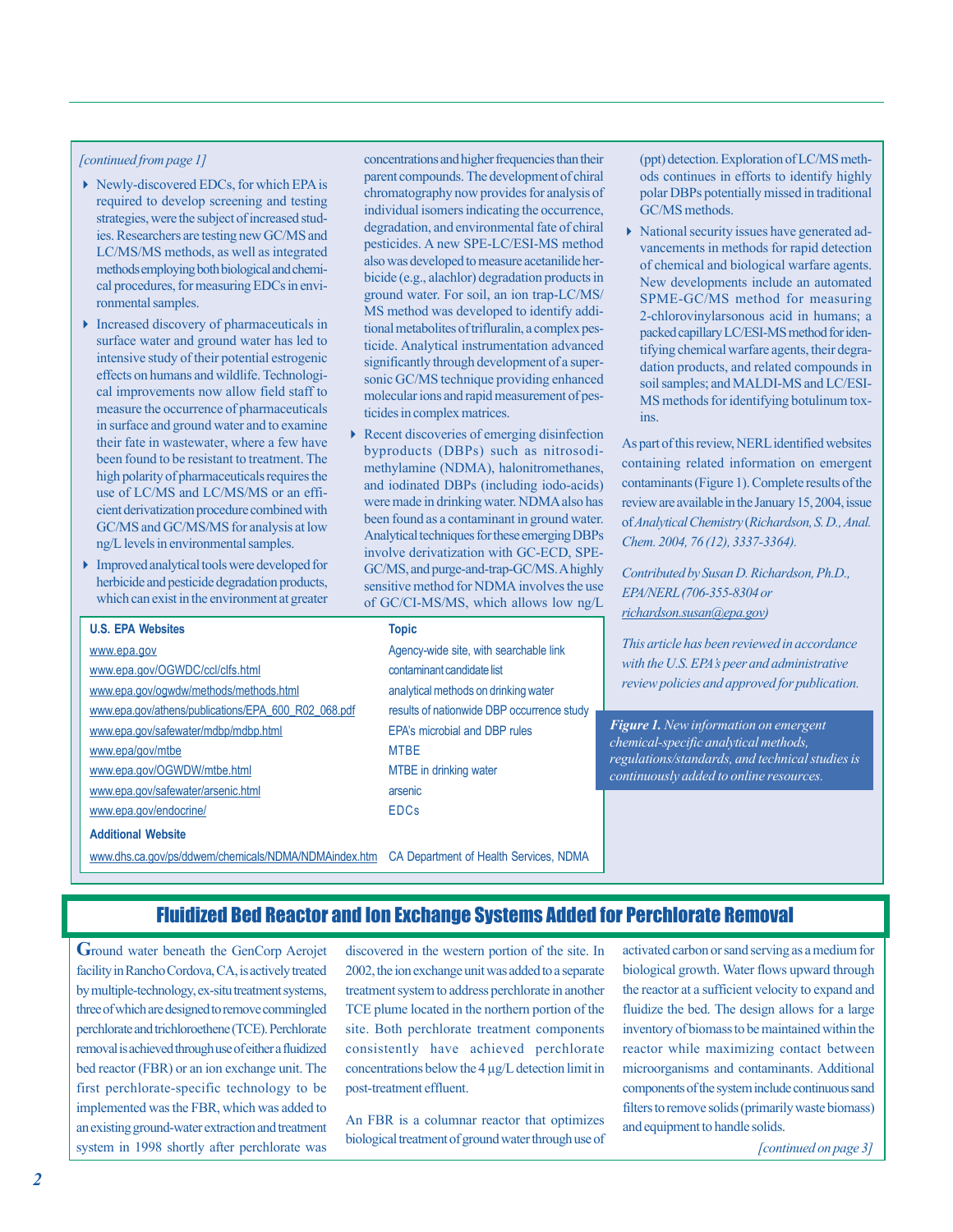

*Figure 2. The \$5 Rancho Cordova facility operates 24 hr/ to day, 7 days/week remove perchlorate million FBR at Aerojet's from ground water.* 

At Rancho Cordova, ground water extracted through 21 wells is diverted to a system employing operating in parallel (Figure 2). Each reactor contains 44,000 pounds of carbon substrate to FBRs are equipped with a bed-cleaning eductor system that typically adjusts the reactor bed height averages 12 minutes. The system has shown capability to treat up to 5,400 gpm and currently operates at a rate of approximately 5,000 gpm. four 14-foot-diameter, 22-foot-high bioreactors which ethanol is added as an electron donor. The once each day. Retention time within each reactor

Following FBR treatment, ground water is treated week are discharged to the sanitary sewer under an existing permit. The FBR process completely destroys perchlorate, without the need for offsite removed 60 tons of perchlorate mass while treating maintenance of the system is estimated at in a UV/oxidation system to destroy NDMA and an air stripping system to remove VOCs. Final treated effluent is released onsite to surface water. Approximately 90,000 gallons of wastewater (0.5% solids) generated in the FBR process each waste disposal. To date, the FBR system has 8.7 billion gallons of ground water. Operation and \$0.15/1,000 gallons of treated water.

ion exchange unit operates in a separate area of the water is exposed to a dual/parallel air stripping 5-micron bags for particulate removal. Supplied by 22 ground-water extraction wells, the facility. Prior to ion exchange treatment, ground system for VOC removal, adjusted for pH by adding carbon dioxide, and filtered through

*[continued from page 2]* Ground water then is routed to twelve 48-inchdiameter ion exchange vessels arranged in two parallel banks of six (Figure 3), which allows for operation of a two-stage "lead/lag" treatment process operating at a rate of 980 gpm. Each vessel contains 60 ft<sup>3</sup> of perchlorate removal. The lead stage removes the bulk of perchlorate from ground water in the first bank of vessels. Lag-stage operations in the second bank continuously polish lead-stage effluent to achieve a perchlorate concentration below 4 µg/L. a "once-through" gel anion resin targeting

> Final effluent from the ion exchange system returns to the subsurface through six onsite recharge wells. Once the lead-stage vessels are exhausted, reaching their pre-set level of perchlorate breakthrough (30%), they are removed from the system. The lead vessels then are replaced with ones containing fresh resin and switched to a lag-stage position through valve changes. Spent resin is removed from the vessels and disposed at an approved landfill as nonhazardous waste.

> Design of the ion exchange system allows for future addition of ion exchange modules to accommodate higher process flow if more recovery wells are required. Use of a lead/lag design optimizes

expenditure of the ion exchange resin by allowing higher perchlorate breakthrough concentrations in effluent from the lead vessel, while still reaching target concentrations of perchlorate in the lag-stage 2,500 ft3 of resin was expended at an estimated cost of \$625,000 (including labor and disposal) over the two years of operation. Use of the ion exchange system has resulted in removal of 1,480 pounds of perchlorate mass while treating 850 million gallons. effluent. On average, resin replenishment in each vessel is required every 45 days. A total of

Aerojet estimates that operation and maintenance costs for the combined treatment system average As an active member of the national Perchlorate additional technologies that may accelerate groundwater cleanup. Preliminary data from current pilot promising results. \$0.24/1,000 gallons. The FBR and ion exchange systems are anticipated to operate indefinitely. Study Group, Aerojet continues to evaluate tests on the use of in-situ bioremediation to remove perchlorate in soil and ground water show

## *Aerojet (916-355-3341 or Contributed by Chris Fennessy, GenCorp*

*christopher.fennessy@aer ojet.com), Alex Control Board (916-464-4625 or amacdonald@waterboards.ca.gov), Bill Guarini, Shaw Environmental (609-895-5384*  or william.guarini@shawgrp.com), and Tim *Peschman, USFilter (651-638-1325 or peschmant@usfilter.com) MacDonald, California Regional Water Quality* 



*Figure 3. The Rancho Cordova ion exchange system employs a —6 by 6" matrix of treatment vessels collectively containing 720 ft3 of styrene-based resin.* 

## Ultraviolet and Hydrogen Peroxide Treatment Removes 1,4-Dioxane from Multiple Aquifers

Pall Life Sciences (PLS) operates a full-scale UV/ hydrogen peroxide  $(H_2O_2)$  system at its facility near Ann Arbor, MI, to remediate ground water

containing high concentrations of 1,4-dioxane. Over 60,000 pounds of 1,4-dioxane have been extracted from the ground water using

this combined technology since treatment began in 1997. The Michigan Department of *[continued on page 4]*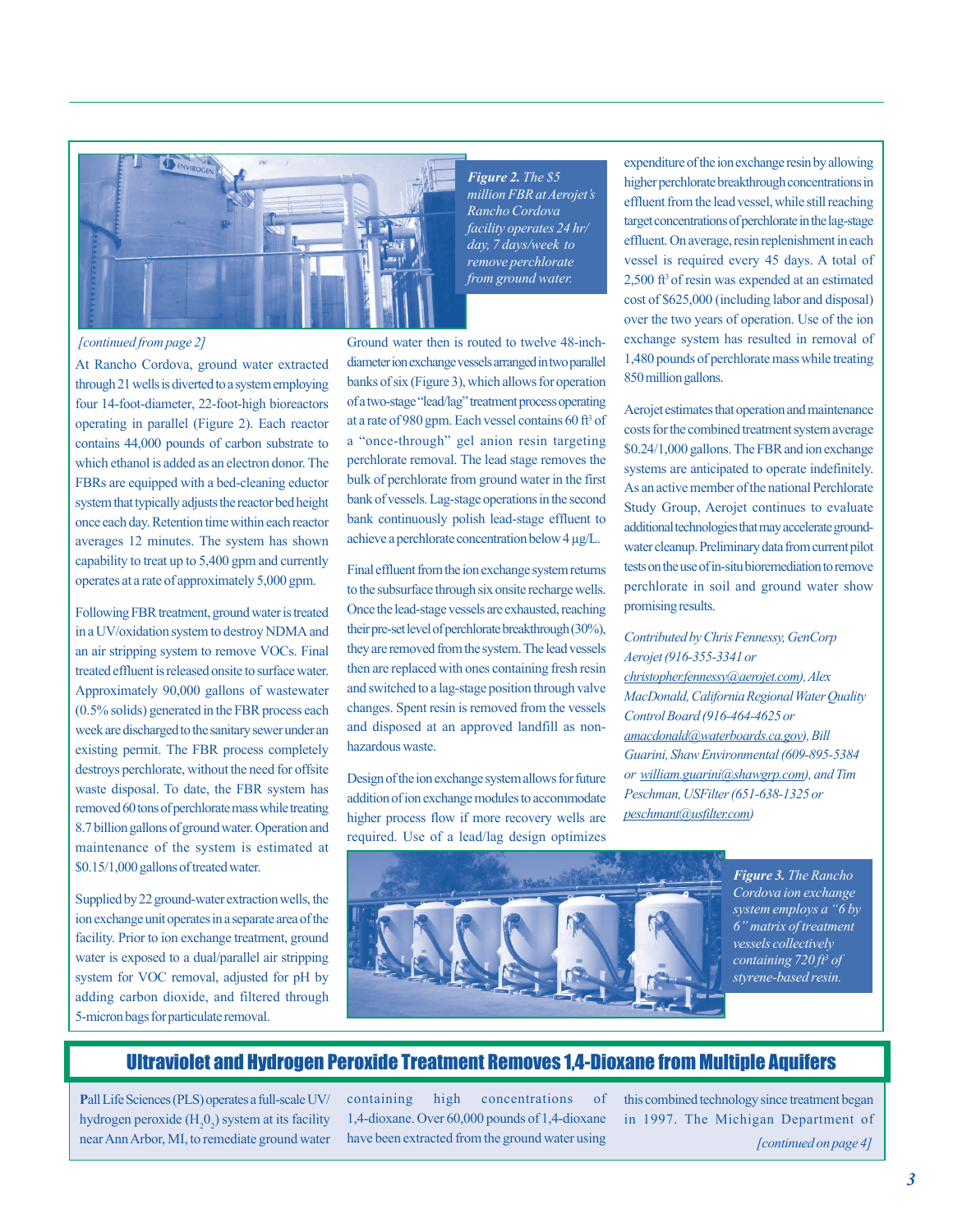## *[continued from page 3]*

Environmental Quality (DEQ) is overseeing cleanup of the PLS site.

from 1966-1986 for the production of microporous filters. Onsite wastewater disposal resulted in the release of 1,4-dioxane to ground water, where multiple plumes developed. When 1,4-dioxane contamination was identified in the mid-1980s, ground-water concentrations were as high as  $221,000 \mu$ g/L, and several local drinking of Michigan residential drinking water criterion of 85 µg/L, the plumes collectively encompass an area of approximately 0.6 mi<sup>2</sup>. As former owners of the property, Gelman Sciences Inc. used large quantities of 1,4-dioxane water wells were affected. As defined by the State

feet below ground surface. The subsurface consists of glacial deposits that are up to 300-feet thick and overlie the Mississippian-aged Coldwater Formation (primarily shale), which serves as the primary sand/gravel aquifers with differing groundwater flow directions and rates exist within the through these aquifers at least 8,000 feet from the source areas. Ground water is generally shallow, averaging 15 lower boundary of contamination. At least two area's clay-rich deposits. 1,4-Dioxane has migrated

Figure 1 portrays the general scheme of the PLS treatment system. Eighteen purge wells, including a 4,479-ft long horizontal well, are used to extract and divert ground water to the PLS site. In a lined pretreatment pond known as "the Red Pond," purged water is mixed with sulfuric acid (93% solution by volume) in order to lower the pH to 3.8, which earlier studies showed optimal for  $UV/H_2O_2$  chemical reactions.

In the first step of treatment, a  $50\%$   $H_2O_2$  solution is injected into the treatment line and mixed with through a multiple-chamber UV system consisting of 22 lamps, where it is exposed to UV  $UV/H_2O_2$  treatment, the pH of the treated water is raised to approximately 6.9 by adding sodium hydroxide (40% by volume) in order to meet surface water discharge requirements of 6.5-9.0. Sodium bisulfate also is added to remove excess H2 02 prior to discharge onsite to a holding pond ground water by a static mixer. Water then passes radiation for approximately 5 seconds. After

known as "the Green Pond." The discharge is monitored daily to ensure compliance with state discharge is monitored daily to ensure compliance with State requirements prior to its release into an unnamed tributary of Honey Creek, which flows requirements. Under its NPDES permit, PLS can extract, treat, and discharge up to 1,300 gpm. The into the Huron River.

Ground water is monitored routinely at 50-100 concentrations within the plumes have decreased 100-fold reduction in 1,4-dioxane concentrations has been observed in some areas. Maximum 1,4-dioxane concentrations in the plume are now less than 10,000 µg/L. locations. Although treatment has only slightly reduced the plumes' areal extent, 1,4-dioxane significantly due to mass removal. A nearly

Large volumes of reactive chemicals are required for treating ground water using the current  $UV/H_2O_2$ treatment system. The electrical demand also is high, averaging approximately 660 kW/hr/day at a cost of using the  $UV/H_2O_2$  treatment system is approximately \$3.50 /1,000 gallons. PLS plans to convert the UV/ $H_2O_2$  system to an ozone/ $H_2O_2$ -based technology in 2005 in order to reduce  $H_2O_2$ consumption by 50% and eliminate the need for sulfuric acid and sodium hydroxide. approximately \$850/day. The overall treatment cost

In the new system, which PLS is in the final stage of designing, water from the extraction wells will be transferred to a pre-treatment pond to settle non-

soluble iron. Following settlement, water will be transferred to a central environmental building for introduction of  $H_2O_2$  through injector quills. The water then will be transferred to separate units where ozone will be administered through a series of venturi injectors. The treated water will be transferred back to the environmental building

*Figure 4. The Pall Life Sciences facility employs a dual technology approach for treating 1,4-dioxanecontaminated ground water extracted from a complex aquifer system.* 

for addition of post-treatment chemicals, if prior to surface water discharge. The new system will reduce 1,4-dioxane concentrations at a rate similar to  $UV/H_2O_2$  treatment while minimizing production of bromate (a common byproduct of ozone treatment of ground water containing bromide). Treatment costs using the ozone/ $H_2O_2$ based technology are anticipated to be approximately \$1.50/1,000 gallons. necessary, and allowed to settle in a second pond

Evaluation of alternative cleanup remedies capable of removing contaminant mass from the aquifers while maintaining hydraulic conditions is chemical oxidation (ISCO) pilot test involving injection of  $H_2O_2$  and Fenton's reagent (iron catalyst) into one of the confined aquifers, but a minimal reduction of 1,4-dioxane concentrations using ozone resulted in a slightly higher rate of removal, but bromate formation exceeded the 10 µg/L maximum contaminant level. Use of the current pump-and-treat method is anticipated to continue until the 1,4-dioxane target cleanup criteria are reached. underway. Last year, PLS conducted an in-situ was achieved. Additional field testing of ISCO

*Contributed by Jim Brode, Fishbeck Thompson Carr and Huber (269-375-3824 or jwbrode@FTCH.com), Farsad Fotouhi, Pall Corporation (734-913-6130 or farsad\_fotouhi@pall.com), and Sybil Kolon , Michigan DEQ (517-780-7937 or kolons@michigan.gov)* 

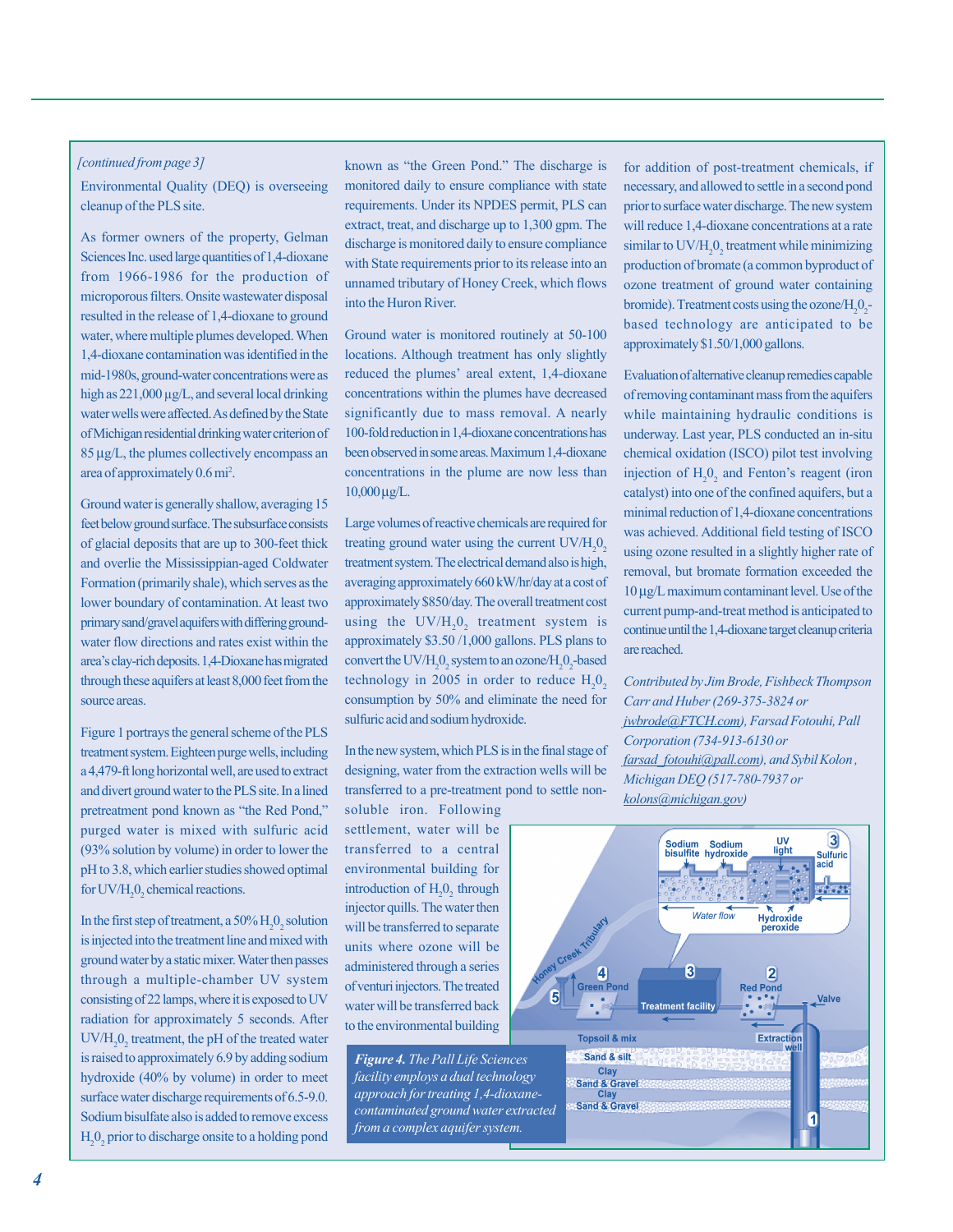# Containerized Wetland Bioreactor Evaluated for Perchlorate and Nitrate Degradation

**T**he U.S. Department of Energy (DOE) and designed and constructed an innovative containerized wetland (bioreactor) system that began operation in November 2000 to biologically degrade perchlorate and nitrate under relatively low-flow conditions at a remote location at Site 300 known as Building 854. Since initial start-up, the system has processed over 38 grams of perchlorate and 148 kilograms of nitrate. Lawrence Livermore National Laboratory (LLNL) 3,463,000 liters of ground water and removed over

Site 300 is operated by the University of California as a high-explosives and materials testing facility supporting nuclear weapons research. The presence of elevated concentrations of VOCs in ground water. At the urging of the regulatory agencies, perchlorate was looked for and detected perchlorate were released into the soil and ground water in the Building 854 area as the result of accidental leaks during stability testing of weapon components or from waste discharge practices that are no longer permitted at Site 300. 11-square-mile site located in northern California was added to the NPL in 1990, primarily due to the in the ground water in 1999. VOCs, nitrate, and

Design of the wetland bioreactors was based on earlier studies showing that indigenous chloraterespiring bacteria could effectively degrade perchlorate into nontoxic concentrations of chlorate, chlorite, oxygen, and chloride. Studies also showed that the addition of organic carbon would enhance microbial denitrification. Early onsite testing showed acetic acid to be a more effective carbon source than dried leaf matter, dried algae, or milk replacement starter ( a nutrient and carbon source used in a Department of Defense phytoremediation demonstration).

granular activated carbon canisters to remove VOCs species such as cattails (Typha spp.), sedges (*Cyperus* spp.), and indigenous denitrifing microorganisms. No inocula were added to the Using solar energy, ground water is pumped into (Figure 5). Following removal of VOCs, the effluent, which contains approximately 46 mg/L of nitrate and 13 µg/L of perchlorate, is gravity-fed continuously into two parallel series of two 1,900- L tank bioreactors. Each bioreactor contains coarse, aquarium-grade gravel and locally obtained plant

circulate through the bioreactor for three weeks to acclimate the wetland plants and to build a biofilm from indigenous flora. Sodium acetate is added to the first bioreactor in each of the two series to promote growth and metabolic activity of rhizome microorganisms. The split flow from each series is combined and flows through two back-up ion exchange columns to assure complete perchlorate removal. Effluent from the ground-water treatment trench in accordance with the Substantive system. Ground water initially was allowed to system is monitored and discharged to an infiltration Requirements for Waste Discharge issued by the California Regional Water Quality Control Board.

3.8 L/min is set to provide a minimum reactor due to accumulation of organic debris and rootlets, perchlorate and nitrate, without an added carbon The solar-powered facility operates 10-15 hr/day, depending on cloud cover, hours of sunlight, and battery storage capacity. An active flow rate of hydraulic retention time (HRT) of 17 to 20 hours. As plants mature, the HRT requirement will increase which decrease the available pore water space in the tank. Test data showed that degradation of source, required HRTs of four days and 20 hours, respectively. In the presence of a 0.25 g/L solution of sodium acetate, the HRT decreased to 0.5 days.

Treatment system samples are collected quarterly from the influent and monthly from the effluent and analyzed in a laboratory for VOCs, nitrate, and perchlorate. Laboratory analysis for perchlorate in influent and effluent ground water uses ion contained wetland reduces perchlorate concentrations from 14-27 µg/L to less than 4 µg/L, which is the analytical reporting limit. The State's nitrate concentrations are decreased from 48 mg/L to below the 45mg/L discharge requirement. Portable field instruments are used to collect and analyze temperature. In addition, treatment-system optimization samples are collected quarterly from the solar unit effluent and the bioreactor effluent for has been periodically detected in the bioreactor chromatography in accordance with EPA methods 300.0 and 314.0. Analytical results indicate that the current public health goal is 6 µg/L. In addition, samples for pH, electrical conductivity, and analysis of VOCs, nitrate, perchlorate, and dissolved oxygen. Over the course of operation, perchlorate

effluent. Initial breakthroughs coincided with acetic acid injection system problems, which were corrected by replacing a venturi-type pump with a peristaltic pump. More recent breakthroughs were corrected by removing plant material from the bioreactor.

*[continued on page 6]*  Operation of the wetland bioreactor for more than four years resulted in a stable ecosystem of indigenous microorganisms. Dominant organisms were identified through use of gradient gel electrophoresis conducted on sediment samples taken from noncontinuous, vertical coring of the reactor gravel closely affiliated with species commonly distributed in soils, mud layers, and fresh water. Most of the bacteria (Pseudomonas, Acinetobacter, Halomonas, and Nitrospira) respire aerobically or anaerobically with nitrate as the bioreactor. The bacteria species identified from terminal electron acceptor. Several identified genera

# Contact Us

**is on the NET!**  *Technology News and Trends* 

**and View, download, subscribe, unsubscribe at:** 

> <http://cluin.org> <http://www.epa.gov/tio>

welcomes readers' comments correspondence to: *Technology News and Trends*  and contributions. Address

Ann Eleanor Office of Superfund Remediation (5102G) Ariel Rios Building and Technology Innovation U.S. Environmental Protection Agency 1200 Pennsylvania Ave, NW Washington, DC 20460

> Phone: 703-603-7199 Fax: 703-603-9135

> > *5*